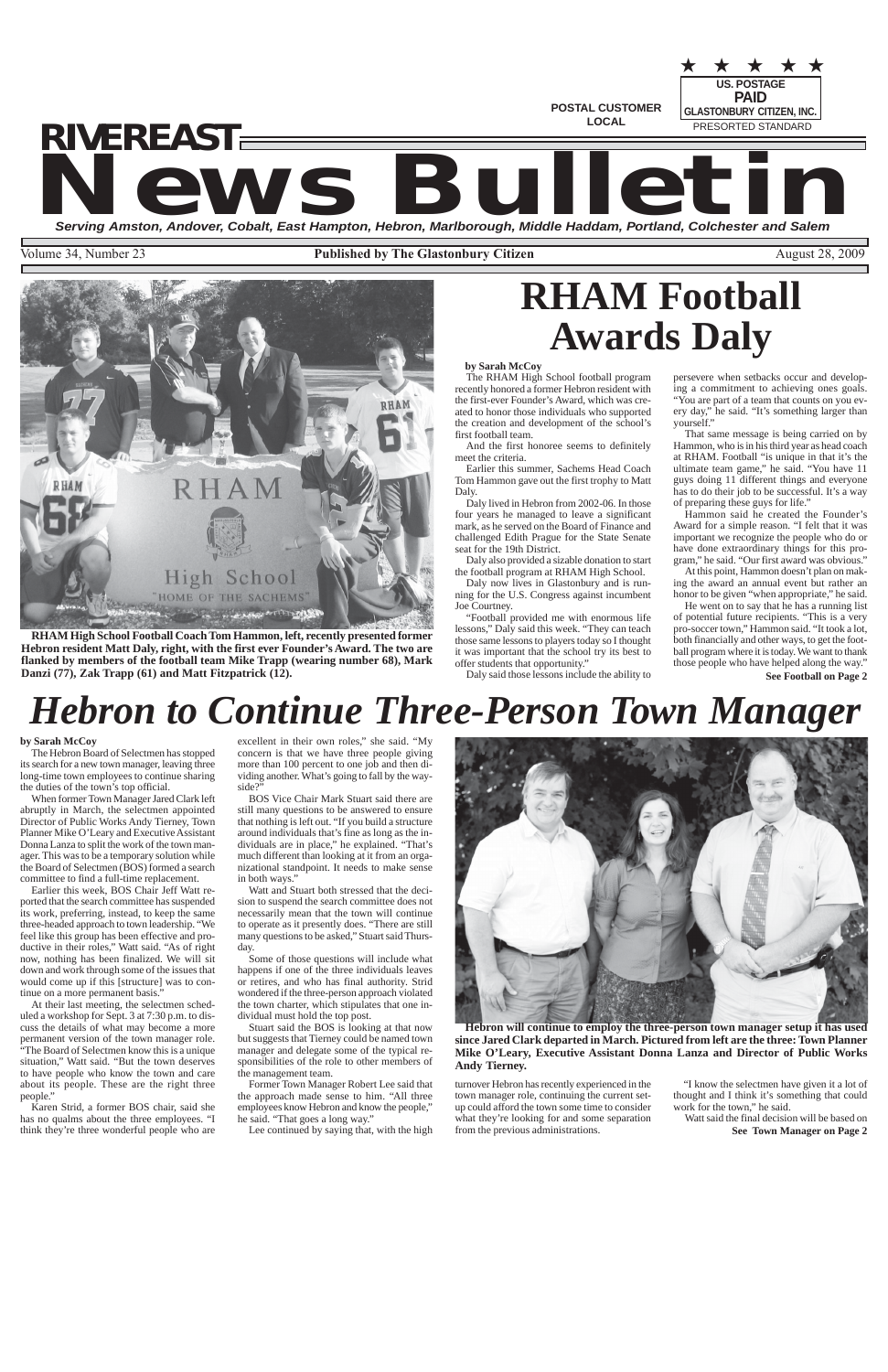One of the reasons why the current set-up has worked thus far, Watt said, is the number of employees who have stepped up and increased their workload. At the workshop next month the BOS will consider the roles of many town employees, not just Tierney, Lanza and O'Leary.

#### what's best for Hebron. **Town Manager cont. from Front Page**

"It's too early to tell," Watt said. "What I can say is that the decision to pursue this isn't a financial one. It's a case of trying to have the most effective leadership in position for residents.'

For the past several months, the town has saved money by not hiring a formal town manager. When the BOS considers making the set-

Daly said he came to almost every game when he lived in town but now only gets to the field occasionally. "It's an amazing environment they're building at RHAM," he said. "I'm just proud that I was in a position where I could help.

up a more permanent one, Watt explained, additional salary figures would be considered given the increased workload. Therefore, he said, there is no guarantee that continuing the current structure would result in a savings for residents.

### **Football cont. from Front Page**

Hammon said Daly's contribution was vital to starting the program.

"Matt is a great role model for the kids to see," he said. "America's been good to him and now he's giving back in a big way."

Daly played football at Fairfield Preparatory High School and, later at, Marist College in Poughkeepsie, NY. His son Jake currently plays in the Glastonbury Youth League.

The RHAM High School football team will play its first game on the season at home on Sept. 19 at 11 a.m. The regular season concludes with the annual Battle for the Rail on Thanksgiving morning against Bacon Academy. Now in its fourth year, Bacon holds the Rail advantage 2-1.

## **Marlborough Resident Returns to Stage with Modern Riffs**

**Local band The Modern Riffs, has been enjoying success lately, and will perform shows in Hebron and Marlborough next month. Pictured front row, from left, are Molly Sayles of Colchester and Bruce Phelps, Eileen Canon and Matt Angelo, all of Marlborough. Back row, from left, are Emma Sayles of Colchester, Anne Michaud of Marlborough, Nick Aubin of Hebron, and Kim Dubois of Colchester. The band, which formed last year, brings a combination of jazz, rock, swing, and funk sounds to their songs.**

### **by Sarah McCoy**

The Modern Riffs are a mixed band. They're a mix of generations, genres, and

tastes. The result is an eight-piece jazz/rock/funk sound that has scored the band numerous area gigs. Last month, for example, the band played at the annual Greater Hartford Festival of Jazz at Bushnell Park, and earlier this month the group had shows at Governor's Tavern in East Hampton and at Manchester Community College. Concerts at the Hebron Harvest Fair and Marlborough Congregational Church follow in upcoming weeks.

The group is led by veteran saxophonist Bruce Phelps of Marlborough.

Phelps became hooked on music early on in his life. It took music a little while to hook on to him, though. "I was terrible," he said of his time playing clarinet as he grew up in Waterbury.

Phelps was so terrible that his parents sent him to private lessons with Johnny Hesser, a talented musician in his own right.

Within a few years, Phelps had switched to the saxophone and improved immensely. By the age of 13 he was playing shows with Hesser.

Phelps played in a series of bands during college in the 1970s and later, in the early 1980s, became a member of Top Brass, a jazz band.

His playing days were put on hiatus shortly thereafter, when Phelps and his wife began a family. Though family and career commitments kept him busy, Phelps knew the timing would be right to eventually begin playing again.

That time came last year.

With his children grown, Phelps began to consider how he wanted to get back into his music. That's when he remembered his mentors – Hesser and George Manstan, of Westbrook.

Manstan, after passing on his own chance for fame, formed a band with local high school musicians (including Phelps) to help them improve. And now after a 28-year break, Phelps is not only back playing with a band, he's duplicating Manstan's program in his hometown.

"The way I saw it is I could focus on me and do better on my own or spread it out a bit and help younger musicians," Phelps said.

 Last summer, Phelps began recruiting members to the new band. Through connections with other bands and at Marlborough Congregational Church, where Phelps used to lead a wind ensemble, he recruited twins Molly and Emma Sayles (percussion and trombone, respectively) of Colchester, Matt Angelo (keyboard) of Marlborough, and Nick Aubin (guitar and saxophone) of Hebron.

The Sayles twins are students at Bacon Academy, while Angelo and Aubin attend RHAM High School.

Soon after the group expanded to include Anne Michaud (trumpet) and Eileen Cannon (vocals and flute), both of Marlborough, and Kim DuBois (bass) of Colchester.

In his recruitment process, Phelps said he was looking for the right mix. "First, you need people who are talented but are also team players and support each other," Phelps said.

DuBois, who joins Phelps as the only other adult member, called The Modern Riffs, "a wonderful opportunity."



"I tell the kids all the time we are all so lucky

to have someone like [Bruce]. He is an extraordinary musician but, more than that, he's an extraordinary person," she said.

DuBois added that Phelps would be the last person to toot his own horn but that any praise that came Phelps' way was deserved.

Fellow band members agreed. "You do something like this because you enjoy what you're doing and who you're with," Aubin said. "I enjoy every part of this band."

DuBois added that while two-hour practices can get tedious with some groups, that's not the case here. "Before I know it we're wrapping up," she said. "Time just flies."

With a strong horn presence, the Modern Riffs certainly bring a jazzy interpretation to songs. However, they don't consider themselves a jazz band. Last February, the band released a CD with a healthy mix of classic rock, swing, jazz and easy listening.

"What's great about this group is everyone's individual backgrounds and preferences coming together to create a unique sound," Phelps said. "We've got players who, even though it might not be something they're into, will work



hard to make it their own."

Eileen, 16, has been involved with musical theater since she was young and joined the band to do something different. She said that the opportunity is one she is grateful for. "I'm exposed to so many more styles and sounds," she said. "It's such a privilege to play and learn together."

For Anne, 16, the invitation to join the band was an honor, she said. She brings to the band a love of Dixie music. "I would have been thrilled to go back and live during the '20s and '30s," she added. Though she admits that her fellow band members' tastes have expanded her musical repertoire. "I'm listening to stuff I

would've never had interest in before," she said.

Phelps smiles when he thinks back over this past year. Everything he wanted – to give students an opportunity to play, to grow as fellow musicians, to exchange interests in different types of sounds – it's all coming true.

The Modern Riffs' shows next month include a concert at the Hebron Harvest Fair, located at the Lions Fairgrounds on Route 85 in Hebron, on Saturday, Sept. 12, at 6:30 p.m., and a concert at Marlborough Congregational Church, 35 South Main St., the next day, Sunday, Sept. 13, at 10 a.m.

### **Marlborough Day Deemed Success**

### **by Katy Nally**

The second annual Marlborough Day was a great success, organizers said this week, with over 700 people who attended and 30 exhibitors that came out to show their support for the community.

Friends and families gathered at Blish Park last Sunday, Aug. 23, to participate in activities and to watch demonstrations put on by local businesses. The Marlborough Business Association (MBA) organized the event.

New to Marlborough Day this year was a waffle ball tournament, which Jessica Olander, an administrative assistant with the MBA, said was a huge success. She said it would definitely be included in next year's event. The day-long affair also featured two live musical performances, by Gail Wade and the CW Jazz Quartet, and a performance by magician Jonathan Jacques. The exhibitors that attended included MBA members, area businesses and civic organizations.

Due to sponsors and contributions from the MBA, there was no charge for the event. Each attendee also received a raffle ticket for a drawing at the end of the day. Many gift certificates and two grand prizes were won. One was a \$250 gift certificate to Pat's Market, while the other was a \$250 gift certificate to Citgo. Others won gift certificates for spa treatments and financial advising as well as dining certificates to local restaurants such as the Marlborough Tavern. No one left emptyhanded, though, as each family was given a tote bag as a souvenir.

"It was a great all-around family event,"

Olander said.

The MBA spent \$2,000 on the event, while sponsors supplied gift certificates and other funds. Donna Finocchiaro, the president of the association, said about 90 percent of the businesses that attended last year's inaugural Marlborough Day returned for this year's event. She said Marlborough Day is a great opportunity for businesses to get exposure.

Dance teacher Shannon Yager said many people registered with her dance school, the Jacqueline Roach School of Dance, after last year's Marlborough Day and even more registered after this year's event. Yager and her students performed a hip hop routine and encouraged others to get up and dance.

"It was a lot of work and a lot of fun," Yager said. "We had a great time. I love watching my girls perform and to see my old students."

Last year, the MBA brought back Marlborough Day – which hadn't been held since 2003, when the Park and Recreation Department presented it – to "give back to the community and to bring everyone together," Olander said. According to Finocchiaro, the association usually hosts smaller events throughout the year, but one central community celebration was needed.

"It's one event that everyone can attend together – a community event before the busy holiday season kicks in," she said.

Plans are already in the works for next year, Olander said.

"It's going to be bigger and better than ever," she said.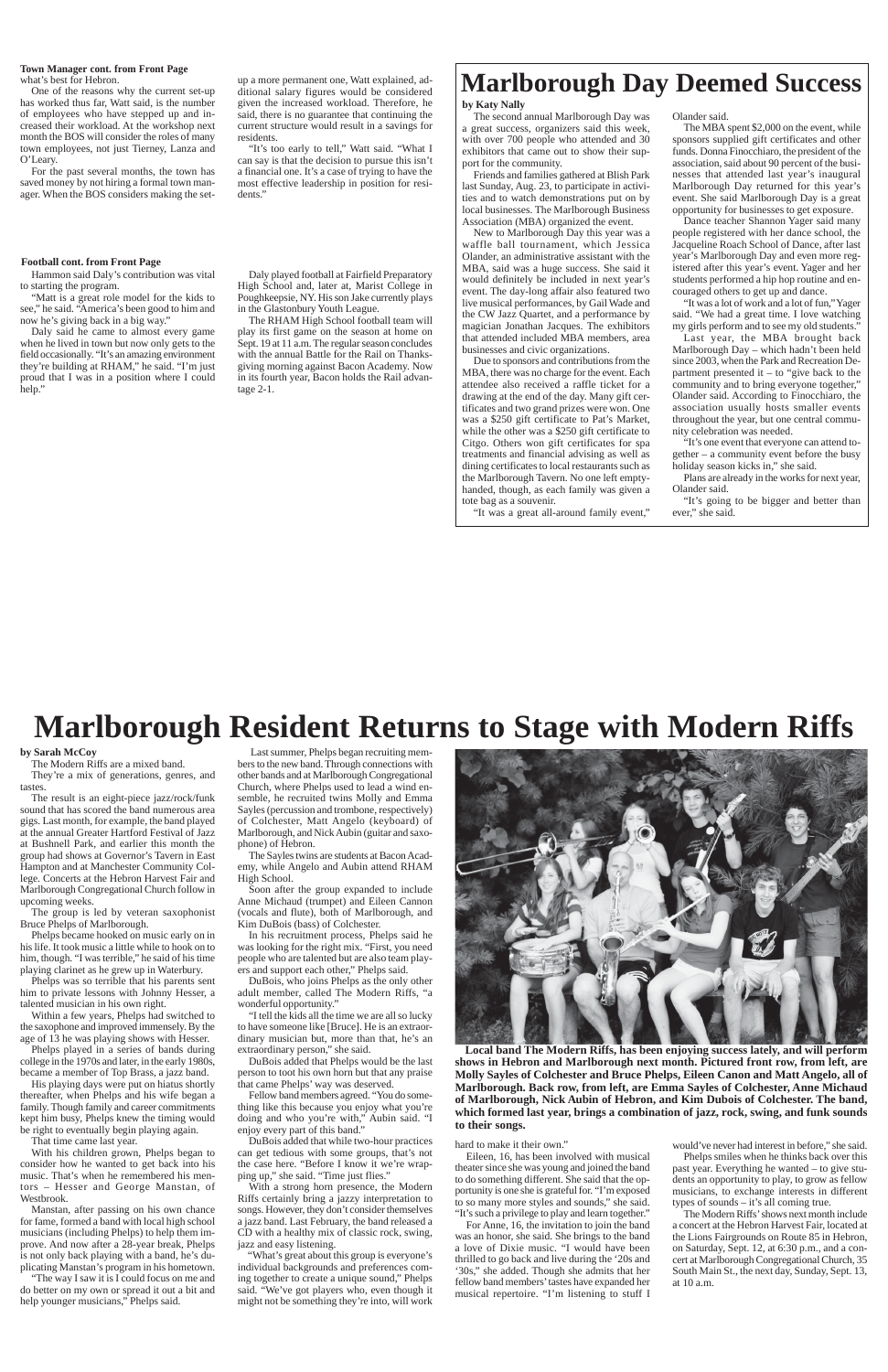## **Colchester Students Getting Ready to Return to School**

### **by Katy Nally**

The summer is quickly ticking away for Colchester students, as school starts back up in less than a week.

When they return Tuesday, Sept. 1, students will notice some changes at their schools, such as new students, the effects of budget cuts and PowerSchool – the ultimate report card.

PowerSchool is a new database that parents use to access their child's grades even before tests and quizzes are handed back. They can also view students' class schedules and teachers, simply by logging on through the Colchester schools' website, www.colchesterct.org.

"We know PowerSchool is going to be a really important partnership, which will help kids do better in school," Superintendent of Schools Karen Loiselle said.

 According to Loiselle, parents have always asked for more information regarding the performance of students and PowerSchool will provide them with a constantly-updated progress report. There have already been resounding thanks among those parents who spoke with the superintendent about PowerSchool.

"The parents just absolutely love it," Bacon Academy Principal Jeffry Mathieu said.

While the new database will be very helpful for parents, the students might not share their enthusiasm. Mathieu said the new system would put some added pressure on students, but it would be beneficial for them in the long run.

This school year also brought on new strategies for combating the H1N1 virus, also known as Swine Flu. According to Loiselle, faculty and staff at the Colchester schools have taken many precautionary measures to prepare for the upcoming flu season.

"We have a comprehensive plan in place," she said. "We've been working with the towns for two years to create a pandemic preparedness team … so that we can identify when unusual patterns exist."

Loiselle said she has "educated parents and staff about how to take action to stop the spread of disease," and that the custodians will use a special solution that the health department has recommended for cleaning. There will also be weekly meetings with the health department.

Students at Bacon will also notice some changes outside the classroom. This year, due to budget cuts, funding for student activities was cut in half so extracurriculars will have different meeting schedules. No clubs were elimi-

nated, but members will meet less often to offset the decrease in funding. Mathieu said the drama club would only perform one play this school year, instead of two.

"I was thrilled the principal was able to make the reductions, but still keep all the clubs," Loiselle said.

The number of students per class will increase also due to budget cuts, Loiselle said, and at Bacon there will be 25 more students than last year, bringing the total to 996 students. New students will also start at Jack Jackter Intermediate School (JJIS), said Principal Deborah Sanberg. This summer, 22 families registered for the upcoming school year, some coming to Colchester from as far away as Europe.

But this increase in students is not the trend for some faculty. According to Loiselle, there will be fewer paraprofessionals this year, because of budget cuts.

Yet even in the midst of all these cuts, the curriculum at Bacon grew. Two courses were added including a more intense physical education class called sports performance and nutrition, which will teach students healthy ways to lose or gain weight. The two-part course is a joint collaboration between the family and consumer services department and physical education. During one half of the class, students will practice cooking in food labs and learn about the dangers and myths associated with sports nutrition. Then students will learn specialized sports training and performance. Similarly, a new class offered by the business department called sports and entertainment marketing, will teach students how to promote, evaluate and manage sporting events.

Instead of new courses, the younger students at JJIS will learn two new songs on the first day of school. The faculty will teach kids "Go Now in Peace" and "So Many Ways to be Smart" as part of the opening day ceremony. Sanberg said "So Many Ways to be Smart" sends an important message that especially resonates in a HOT school.

A HOT school is a higher order thinking school, which, the principal said, establishes a connection between learning and an integration of the arts. JJIS is one of 14 HOT schools in Connecticut, according to the Commission on Culture and Tourism.

"We really believe in addressing all different intelligences," Sanberg said.

## **Calarco Looks to Move Hebron Parks and Rec. to Burnt Hill**

#### **by Sarah McCoy**

In an effort to "consolidate" and "promote efficiency," Parks and Recreation Director Rich Calarco is requesting the approval to move his department to the recently-opened Burnt Hill Park.

During the past year, Calarco was able to tweak certain aspects of construction that have yielded over 400 square feet of space at the new park on East Street. This space, located in the white section of the park operations building, could be the future home to the entire Parks and Rec. department. This would effectively double the space the department has at the Town Office Building on Gilead Street, near the intersection of routes 66 and 85.

Earlier this summer, the Parks and Recreation Commission expressed their support for the endeavor. The Board of Selectmen (BOS) expressed positive sentiments towards the proposal earlier this month. Colarco will go before the Planning and Zoning Commission (PZC) next month.

Before any move could take place, both PZC and BOS would need to give formal approval.

"There are a number of reasons why this makes sense," he said earlier this week. "I wouldn't be a good manager if I didn't say something about how we can make our department more efficient."

Reasons in favor of the move, Calarco said, include the ability to receive deliveries, having access to department inventory and safety. "At the opening ceremonies I had a number of people who shared their desire to use the park for walking, which is great," Calarco said. "By

moving our offices to the park we will ensure that there are at least two employees there during business hours. That seemed to make residents move comfortable with coming to the park by themselves."

There have also been times, Calarco reported, that employees have had to leave the office to accept a delivery at the park. "By having everything in one place we will save gas and time," he said.

Initial estimates for the potential move have come in at under \$30,000. However much of that expense will go towards items that the Parks and Rec. Department would need regardless of their relocation. Calarco said the expense would be covered by the small remaining balance from the park project bond as well as the department's own budget.

As far as ongoing expenses go, Calarco said it wouldn't cost any additional money to heat the office as the building is equipped with a sustainable burner that operates on recycled fuel. Thanks to stimulus funding the park is also equipped with photocells that should reduce the electricity consumption by 20 percent. "Ongoing costs would be minimal," Calarco said.

The department's potential relocation would also free up space at the Town Office Building. "The way I see it, it's a win-win for everyone," Calarco said.

If both the PZC and the BOS approve the move, Calarco said, he hopes it can happen before Dec. 1. The matter will next be discussed at the Planning and Zoning Commission meeting on Tuesday, Sept. 8, at 7 p.m.

## **Belltown Monarch Makes it to Mexico**

**An East Hampton resident recently learned a Monarch butterfly she'd released last fall actually made it to Mexico.**

### By Michael McCoy

Each fall, hundreds of millions of Monarch butterflies migrate to Mexico. Of the million tagged, only one or two percent are confirmed to have finished their trip.

This past year, one of those few that made it from Mexico came from none other than East Hampton.

From an aviary at her Old Marlborough Road home, Tuesday Warley has raised butterflies since 1997. From gathering the eggs from milkweed leave in early July to their hatching as caterpillars, to contorting themselves into a Jshaped chrysalis (a sort of cocoon), to emerging as butterflies two weeks later, Warley nurtures the Monarchs to maturity. Once mature, the goal was always to release them into the wild. However, in 2007, Warley began tagging them as well. The tagging contributes to an ongoing study conducted by the University of Kansas's Entomology Department, through a program called Monarch Watch, started in 1992. Years of deep freezing in Mexico, where the Monarchs migrate to, caused a dramatic decline in the population. So, the university encouraged certified waystations to tag the butterflies. Then, anyone who recovers a tagged butterfly in Mexico receives five dollars from the university. On a side note, the tag is nothing more than a tiny sticker applied to the discal cell, or top part of the wing. It is unobtrusive, and Warley waited until the tags evolved as such before she participated. Warley's waystation is number 746 of 3,070 in the U.S. and Canada. To achieve this status, she must meet criteria, such as providing enough milkweed and maintaining an aviary protected form predators like ladybugs, earwigs, spiders, and birds.

One to three hours after emerging from the chrysalis, the butterflies are en route to Mexico, and they travel 25 miles each day.

In mid-June, Warley found out that the female Monarch tagged LJE229 was discovered by local Javier Martinez in Michoacan, Mexico, located in the country's transatlantic volcanic region. Warley said Martinez looks for the but-



terflies each year as a source of income.

According to Warley, Michocan is about 2,240 miles from East Hampton. However, butterflies don't exactly resemble missiles as they mosey through the air. So, the trip takes a while. Warley released the particular Monarch on Sept. 5, 2008. Martinez returned it to the University on March 9. It was already dead, which is the norm, since butterflies only live about eight months.

Once in Mexico they come to rest in fir trees, where they eventually die and fall to the ground.

Monarch LJE229 was one of 175 butterflies released by Warley in 2008. That's down from 244 in 2007. Even more striking, as of Wednesday, Warley had only released 55 this year, though, she will be releasing them through the end of November. According to Warley, milkweed has been becoming increasingly harder to find. So it's not only more difficult to find the eggs, but the food the butterflies eat as larva is scarcer. Another discouraging trend is that, thanks to increased rain, fewer butterflies have been completing their journey.

Last fall, Warley remembers saying to her friends, "All I want is one to make it." She said for some of her friends, the news was enough to bring tears to their eyes.

"It's worth all the time and effort," said Warley, who called the news, "very satisfying." The good news is Warley will receive a certificate from Monarch Watch for her part in the effort. The bad news is Monarch Watch's funding is down \$40,000 from last year. A bounty of further information, such as a list of waystations, teacher materials, a tagging kit and, of course, how to make a donation is available at MonarchWatch.org.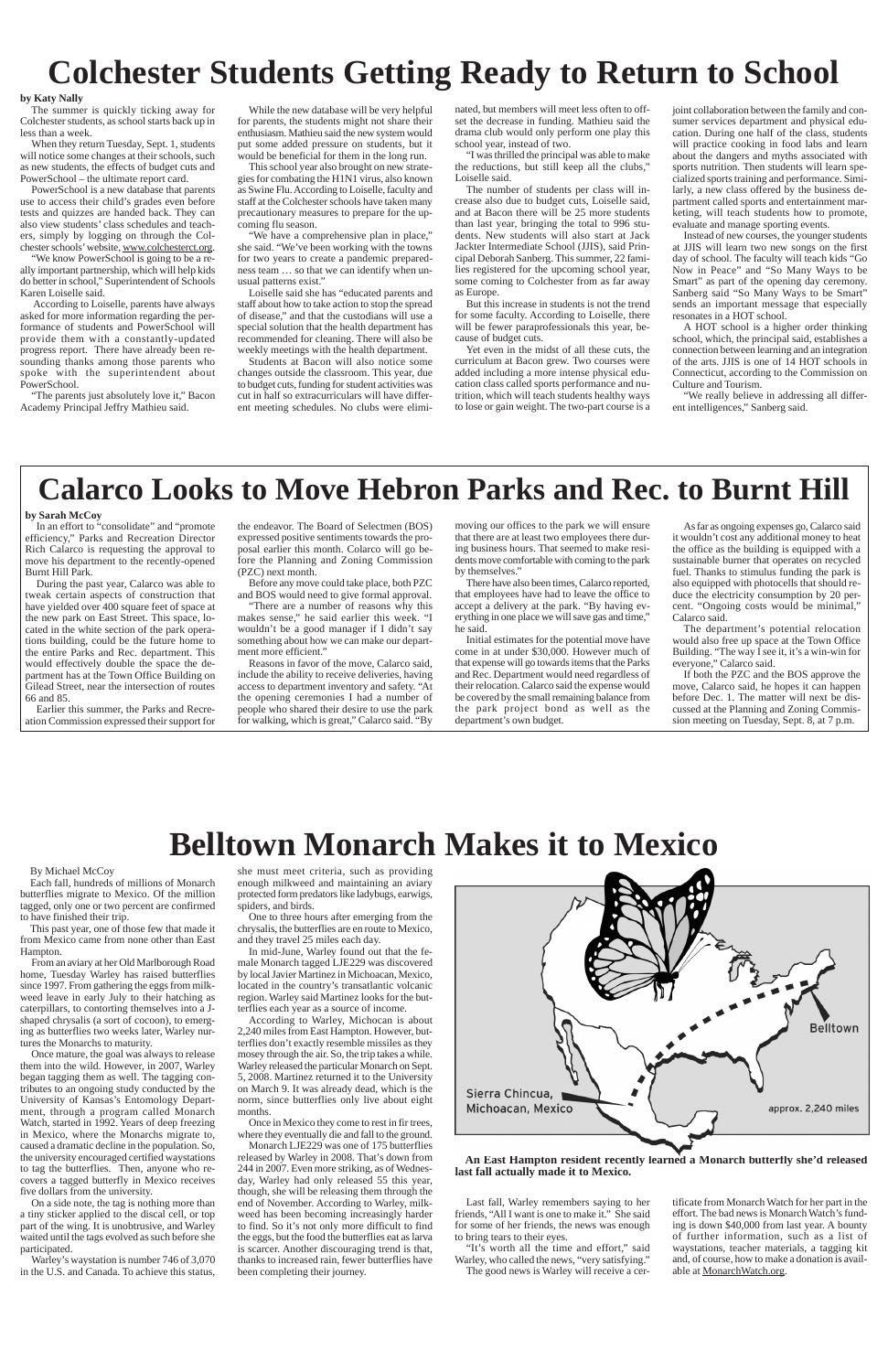### **Colchester Fire Truck Comes in Less Than Expected**

#### **by Katy Nally**

The latest addition to the Colchester Fire Department is a brand new fire engine with all its bells and whistles. It cost the town \$618,000, which is actually \$142,000 less than expected and allotted.

The truck will replace the existing 1982 American LaFrance fire engine. According to Lt. Don Lee of the Colchester Hayward Volunteer Fire Department, trucks over 20 years old should be replaced because of wear and tear and so they comply with new efficiency stan-

dards.

Lee said the department was hit with a financial "double whammy" because of the old truck. In 2008 the cost of steel rose 15 percent, which meant the cost of an apparatus for the engine also increased. Then on Jan. 1, new emissions standards went into effect and the truck once again cost the department money.

But it's not quite time to get rid of the truck completely, because the new model will not be ready until next summer.

"The new truck will be state-of-the-art," Lee said. "It will greatly enhance our firefighting abilities."

The bidding process for the new truck began a month ago. In June, Colchester residents approved a \$2.3 million bond package that would fund the new engine, as well as a new ambulance, renovation plans for the track at Bacon Academy and road improvement work around the town. The amount designated for the fire engine was \$760,000. The contract for the new fire truck was awarded to Marion Fire Apparatus of Marion, WI, which was about \$50,000 less than the highest bid.

"We worked very hard to bring this truck in

under budget," Lee said. "That was our goal all through this. Some think we're out to spend every dime, but that's not the case."

"The fire department worked very hard to spend the taxpayers' money wisely, and they succeeded," said First Selectman Linda Hodge. "I'm very excited for them."

"We met her one day, then we came here forever," he said.

> Despite saving money this time, there is other equipment that Lee said will need to be replaced soon, such as a 1986 hose tender engine and a 1989 pumper. Also, to keep up with constantly changing emission standards, the trucks will have to be outfitted with new parts. Starting in 2010, the trucks will use a chemical compound called urea to reduce the amount of pollutants emitted by the diesel engine. Urea reacts with the exhaust stream and "scrubs" the emissions. The fire engines will also get new catalytic converters to meet the 2009 emission standards for diesel engines. With the converter the trucks will emit less carbon monoxide. The converters coupled with the urea tanks will "add a whole boat-load of costs to industry vechicles," Lee said. But because Lee and the rest of the committee were able to come under budget for the cost of the engine, the interest to be paid back on the bond will theoretically be less, said Chief Financial Officer Maggie Cosgrove. It's not yet definite whether the savings on the truck will decrease the interest payments on the bond, because bids for the other items tied to the same bond track have not begun, Cosgrove said. Still, she said, coming in under budget is a "very good thing" and that the savings would most likely be incorporated in future budgets.

## **New Children's Salon in Colchester Keeping Busy**

#### **by Katy Nally**

For his summer 'do, 8-year-old Kevin Payne of Colchester went to Little Klippers and asked for a Mohawk, spiked with red gel.

This week, he returned to the Colchester salon, for a more appropriate back-to-school haircut.

As the owner of Little Klippers, Eileen Chaffin, cut Kevin's hair, he was intently focused on the store's XBox 360, where he played as the UConn Huskies, home at Rentschler Field.

> At its August meeting, the Board of Selecten (BOS) supported moving the issue to a

Little Klippers is a children's hair salon that opened in June. When kids come in for a haircut, they have their pick between an outerspace-themed side, which features an XBox 360, or the underwater side with a DVD player. This side also has a golf cart salon chair and an airplane chair.

Since its opening, Chaffin said business has been booming, largely in part to the welcoming community.

"The parents are awesome," she said. "They've been telling everyone and they're so thrilled to have this here. It has been such a positive community effort."

Chaffin worked on and off for 11 years at Scissor Kids in Glastonbury. But, as an Amston resident, she said she recognized the need for a children's hair salon in the area. She opened up shop soon after her youngest child went off to college and she realized she missed working with kids.

Kevin has been a regular since Chaffin gave him his edgy red 'do.

"He really likes going here," Kevin's mother Lynn Payne said.

Chaffin said many walk-ins, like Kevin, have been coming in lately to get their first-day-ofschool cuts, though children of any age are welcome. She said her youngest customer was just 9 months old.

The really young children – those getting their very first haircut – receive an official 'first haircut' certificate, complete with their photo and some old locks as a souvenir.

And it's not only kids that make use of Little Klippers. Chaffin said sometimes parents are so impressed with their child's hairstyle that they ask for their own haircut.

As for Kevin, he said he was happy with his new cut and helped himself to a blue lollipop when it was over.

Little Klippers is located at 11 Hayward Ave. in Colchester, where the Pepperbarn Restaurant used to be. It is open from 9 a.m.- 5 p.m. on Mondays, Tuesdays and Fridays; 9 a.m.-7 p.m. on Thursdays; and 8 a.m.-2 p.m. Saturdays. Walk-ins are welcome but appointments are preferred. For more information, call 537- 4000.



**Little Klippers owner Eileen Chaffin, left, gives Kevin Payne, 8, a new haircut just in time for the start of school. Kevin, meanwhile, plays the XBox 360.**

## **Andover Considering Change to Tax Bills**

### **by Sarah McCoy**

Andover town officials are considering a change in policy that would have taxpayers pay their bills twice a year instead of the current quarterly set-up.

Earlier this year the Board of Finance recommended to the BOS that they consider this modification. The recommendation came in

response to a cash flow issue the town was having in paying their share of the RHAM Board of Education levy in a timely manner.

"We haven't been collecting enough to pay all the bills we need to pay," BOF Chair Cathy Desrosiers explained before Wednesday's Board of Finance meeting.

Currently, personal property and real estate tax bills are due July 1, Oct. 1, Jan. 1 and April 1 of each year. If the town adopts a biannual collection the bills would be due July 1 and Jan. 1.

Motor vehicle taxes are due in full by July 1. That wouldn't change.

Earlier this year, the RHAM Board of Education responded to Andover's dilemma by expanding their collections from a 10-month commitment to 11 months. Between that and a switch to biannual tax collection, First Selectman Bob Burbank believes the town could drastically improve its cash flow status.

"There are three major aspects to our budget, AES (Andover Elementary School), RHAM and the town government," Desrosiers said. "The fiscally-responsible measure, that the Board of Finance would like to see, is for us to

pay each of those bills within a responsible time period."

Desrosiers went on to say that it's her hope to have a change in the tax collection process set prior to the 2010-11 budget deliberations.

Town Meeting to be held this fall.

Burbank said he doesn't know of any other towns that collect quarterly and added that the change would save the town money by eliminating the printing and mailing of additional tax bills. There would also be a small bump in interest accrued by the town because of the advanced collection.

On the negative side, Burbank said, taxpayers whose payments are not escrowed would be forced to come up with funds a few months earlier than they're used to.

"In reality, this change wouldn't affect 90 percent of the people in town," Desrosiers said. "It's the 10 percent of the population who don't escrow their payments that we're concerned about. We feel this is the appropriate thing to do and now we need to communicate that to the public."

At press time, a town meeting had yet to be scheduled. Burbank said he hoped to hold the meeting "sometime this fall." In order for the tax collection schedule to change a majority vote must be heard at the forthcoming town meeting with at least 25 registered voters in attendance.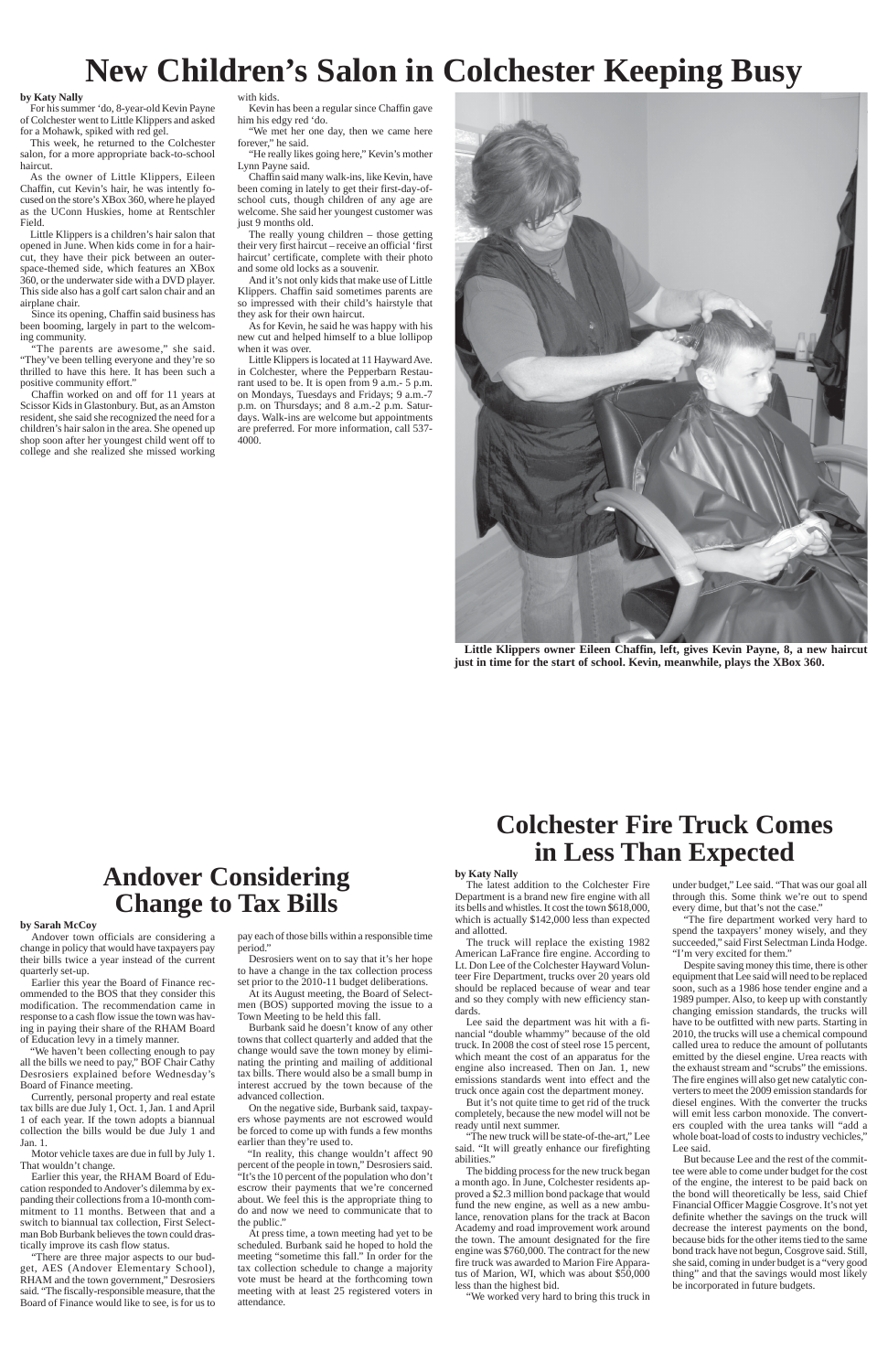### **Hebron School Board Changes Roof Plans**

## **Hebron BOS to Consider Tax Break for Farmers**

### **by Sarah McCoy**

The Board of Selectmen (BOS) will hold a public hearing next month to gather input on a proposed ordinance that would give resident farmers a break on their taxes.

According to state statutes, towns have the ability to forgive up to \$100,000 in assessment for each building used by farmers who make or spend at least \$15,000 through farming. The ordinance does not apply to farmers' homes.

In a letter to Acting Town Manager Andy Tierney, Assessor Bob Musson reported that Hebron has six farmers who would qualify to apply for this tax break. If all six successfully applied, the result would be \$10,800 less in revenue for the town.

Even with the decreased revenue, Board of Selectman Chair Jeff Watt said there is support for the ordinance. "Farms are an integral part of the town's heritage," he said this week. "Anything we can do to support them I'm in favor of."

Watt reported that this proposed ordinance has unanimous support from the BOS.

Ned Ellis, owner of Mapleleaf Farms on Route 85, said the ordinance would mean a great deal to him. "I'm not one to beg for something, but I feel that we don't take a lot from the town in terms of services and we give a lot," he said this week.

#### **by Sarah McCoy**

The Board of Education (BOE) has opted not to fulfill the state requirements for reimbursement for the Gilead Hill School roof project.

Last spring voters approved a Capital Improvements Plan budget, which included monies to replace part of the elementary school's roof. The roof, now over 20 years old, is situated at a 1/8" pitch.

The State of Connecticut will reimburse the town 50 percent of the project's cost, but only if the project is done to their specifications – which includes a 1/2" pitch for the roof. This seemingly insignificant difference comes at a high cost. Wayne Durocher, foreman for the custodial staff, reported that it would cost an additional \$100,000 to raise the roof. The district's initial estimate for replacing the roof at the current 1/8" pitch was \$144,000. "The architect [for the project] operated under the assumption that the state was still giving waivers for roofs that didn't quite meet the requirements," Superintendent of Schools Ellie Cruz explained. "We did some investigating and found that wasn't the case so the Board of Ed[ucation] had to make a decision." Rather than putting the project on hold and waiting for state reimbursement, the BOE unanimously approved going forth with the project at the 1/8" pitch.

"It came down to cost and getting the project done this year," BOE Chair Jane Dube said. "This portion of the roof is 20-plus years old. We felt we couldn't wait and go back to CIP next year."

Dube explained that the 1/2" pitch helps to drain snow off the building at a faster rate. However, because the school has a gutter system instead of a drainage system on the roof, the 1/8" is more than adequate, she said. "The structure of the roof has functioned perfectly for over 20 years," Cruz said. "We felt moving forward within the initial estimate was the best plan."

Cruz informed the Board of Selectmen (BOS) of the school board's decision earlier this month. It was then that she indicated that the project is to be completed during April vacation of 2010.

At an earlier meeting of town offcials, the town's director of finance, Jim Day, as well as the school district's director of finance, Bill Mazzara, both recommended the district not seek state reimbursement.

The BOE will meet this weekend for its annual retreat. Dube said the board will look to identify and finalize their goals for the upcoming school year. The next regular meeting of the BOE will be held Thursday, Sept. 10, at 7 p.m.

That "giving" includes a promise for continual open space in town, clean air and acquifers. "I don't think people realize the benefit farming has for the area," Ellis said. "It might stink a little in the spring but we help to produce clean air and water for everyone."

Ellis said he has been meaning to approach the town regarding the possibility of a tax break for sometime now. However, with the economy getting worse and worse for dairy farmers, Ellis realized his time was now. "Milk should be \$9 a gallon based on 1970s prices and inflation," he said. "But who's going to pay that? We need help in other ways."

Watt said the BOS will hold a public hearing on the proposed ordinance on Thursday, Sept. 17, at 7 p.m., at Douglas Library, 22 Main St. The BOS will hold its regularly scheduled meeting immediately following the public hearing. At that time, one of the items on the agenda will be the adoption of the tax exemption ordinance for farm buildings.

If the BOS approved the ordinance, it would need to be published within 10 days and then open for repeal for another 21 days, according to the town charter. Eligible farmers may apply for the exemption once the BOS has approved the ordinance.

## **East Hampton Chatham Party Broadens its Ambitions**

#### **by Michael McCoy**

A month after the Democrats and Republicans drafted their slates, the Chatham Party caucused last week, bringing the threefold campaign season completely underway in East Hampton.

The caucus was held at 7 p.m. Aug. 20 at home of Kyle Dostaler on William Drive. (Dostaler is the chairman of the Chatham Party.) The unanimously-approved slate includes some new and familiar faces. However, the most striking aspect of the slate may not be any one candidate in particular. Though this is the Chatham Party's third election, it is their first with candidates for boards other than Town Council. This year, their slate covers not just the chief legislative board, but the Board of Education, Board of Finance, and Zoning Board of Appeals (ZBA.)

The school year in East Hampton will begin Monday, Aug. 31. "It's early for us this year," admitted Superintendent of Schools Judith Golden. "We have always started after Labor Day."

Town Council candidates include the lone Chatham Party incumbent, Sue Weintraub, as well as past council members Dostaler and Derek Johnson, who both served from 2005- 07. Among the newcomers is Scott Sanicki, a Pratt and Whitney engineer who has been at virtually every council meeting over the last year or so. Also new is Conservation-Lake Commission member John Jordan, who has backgrounds in both education and photography.

Conspicuously missing from the list of Town Council candidates is Scott Minnick, the one party member who has served for the last four years on the Town Council. Instead, Minnick, a teacher at Smith Middle School in Glastonbury, will run for the Board of Education (BOE).

Minnick said the decision to run for the school board was two-fold. First, he said, there was such interest in running for Town Council that he decided to step aside. "I was willing to give up my spot for someone I felt was better than me," he said. He continued, "The five we've got are just top notch individuals."

Minnick, given his teaching career, also said of the BOE, "I think that's a natural place for me to be."

And, Minnick chuckled, "My wife's happy too." However, he earnestly remarked on the sacrifice four years on the council has meant to his family. Minnick also has two young children, one of whom is a first-grader at Memorial School. While he said working for the education of the town is no small task, "At the council level, the stakes are higher."

Minnick also noted that the four years on the council have been tumultuous, in that the Chatham Party has consistently butted heads with the Republicans and Democrats. Minnick said he expected that, if elected, the BOE would be a different environment. "I know the people on the Board of Education," he said. "I'm happy to work with them."

As for his time on the Town Council, Minnick said the last four years have been productive. As he has said in the past, Minnick accused the Republicans and Democrats in town as acting as one party and said he and the other Chathams "broke up their club." In even less-uncertain terms he added, "It's us against them."

Speaking to Minnick's BOE bid, Dostaler said, "The Glastonbury schools do a lot of things well from what I understand." Dostaler said he hopes Minnick could bring some of that know-how to East Hampton. He also counted his teaching background as a virtue, especially in terms of navigating teach contracts.

As far as the work Minnick and Weintraub have done since 2007, Dostaler said, "I think given the position they've been put in, they've done a tremendous job." Dostaler credited Weintraub for seeing the streetscape project through to fruition. He further said, "Scott and Sue asked the questions that needed to be asked that would never have been asked otherwise."

"It didn't come as a surprise to me at all," he said of Minnick's decision not to run for BOE, and figured of Town Council members in general, "I think two terms is plenty."

The other BOE candidate is nearly 40-year resident Molly-Kate Hall, mother of two preschool-aged children.

The Chatham Party is also running two candidates for the Board of Finance. Mary Ann Dostaler, wife of Kyle, currently serves on the Brownfield Redevelopment Agency, and is a former chair of the Economic Development Commission. Dostaler also runs her own marketing agency. Also running is Dean Maurice, a lifelong resident. Maurice is Director of Operations at ThomasReuters.

The ZBA race will include three Chatham Party candidates. One of those is Bob Hart, former chairman of the Lake Pocotopaug Commission. A resident for over 25 years, Hart is currently Strategic Development Manager at Gilbarco/Veeder-Root and has racked up a 38 year engineering career. ZBA candidates also include lifetime resident Everett "Dick" Breece and Conservation-Lake Commission member Irene Curtis.

Dostaler called the slate "highly qualified," and noted the candidates' educational and professional expertise. "These are people who can get things done," he said.

As for his own candidacy, Dostaler, who lost his reelection bid in 2007, said he made up his mind to run in 2009 immediately after the last of several recounts in November 2007. Since his loss that year, it has been a rarity for him to miss a council meeting.

Dostaler said the party, which currently includes about 30 individuals, is planning at least one fundraiser, but did not yet have any details on it or other campaign events firmed up. However, he did chortle, "It's not going to be at a castle in another town," an obvious shot at the Republicans, which held a fundraiser this past Sunday at Wayne and Maria Rand's "castle" (a term Republicans used in advertising for the event) in Old Saybrook.

Speaking about the Chatham Party's fouryear history, he said, "I think we've come a long way." He continued, "We've learned how to get things done and we've learned why things don't get done."

"We are more confident in our abilities," he said. "We're not the novices we once were.

### **Belltown Kids Return to Classroom Next Week**

### **by Michael McCoy**

East Hampton students may not exactly think August and school go together like chocolate and peanut butter, but for one day, they'll have to make due.

Golden said the decision for the early start

was two-fold. First, last winter's weather pushed graduation back to the late date of June 23 two months ago. "The snow unnerved us a little," Golden said. Also, Labor Day is quite late this year; in fact, this year's Sept. 7 date is as late as it can possibly be (the holiday is always the first Monday in September).

Despite the possibility of last-minute vacations being impossible with the early date, Golden said she has neither heard sentiments for nor against the August return date from parents. "It doesn't seem to be an issue that people are upset about," she said.

Regardless of the early start, Golden sounded excited this week as she spoke about the upcoming year.

"We did a lot of summer work on curriculum," she said, explaining that math, science and language arts curriculums are virtually synched "horizontally and vertically," from kindergarten through eighth grade. That means the newly-reworked curriculum will be consistent across each grade, and streamlined from one grade to the next.

Golden also sounded quite upbeat about a new high school offering this fall. Karina Mondelci will teach Advanced Placement (AP) Statistics, which 20 students are enrolled in right now. With this class, the high school now offers eight AP courses, something Golden clearly sees as a real virtue. "We're always pleased with our results," Golden said, commending the performance of the East Hampton students on past AP tests.

While students return Monday, teachers of course had a head start. Returning staff members came back to school Wednesday, Aug. 26, while new staff members arrived two days earlier.

However, the batch of new staff members last Monday and Tuesday was a much smaller bunch than normal. Golden said there are typically between 25 and 30 new staff members each fall. This week, though, there was just a quarter of that number – seven. This was likely a function of budget constraints and prospective retirees reluctant to leave their jobs so soon in the economic climate.

One of the fresh seven is brand new high school assistant principal Dr. Anthony Gasper.

The low numbers did not seem to break Golden's stride, as she said, "We had a wonderful opening." On Thursday, she called the week so far "very upbeat" and described the staff as "very engaged."

Over the next two weeks after the start of school, each school will host its open house. The middle school's will be Tuesday, Sept. 8, at 6:30 p.m. Memorial School's will be the same night, at 7 p.m. The high school will hold open house Thursday, Sept. 10, at 7 p.m. and Center School will hold one Thursday, Sept. 17, open house at 7 p.m.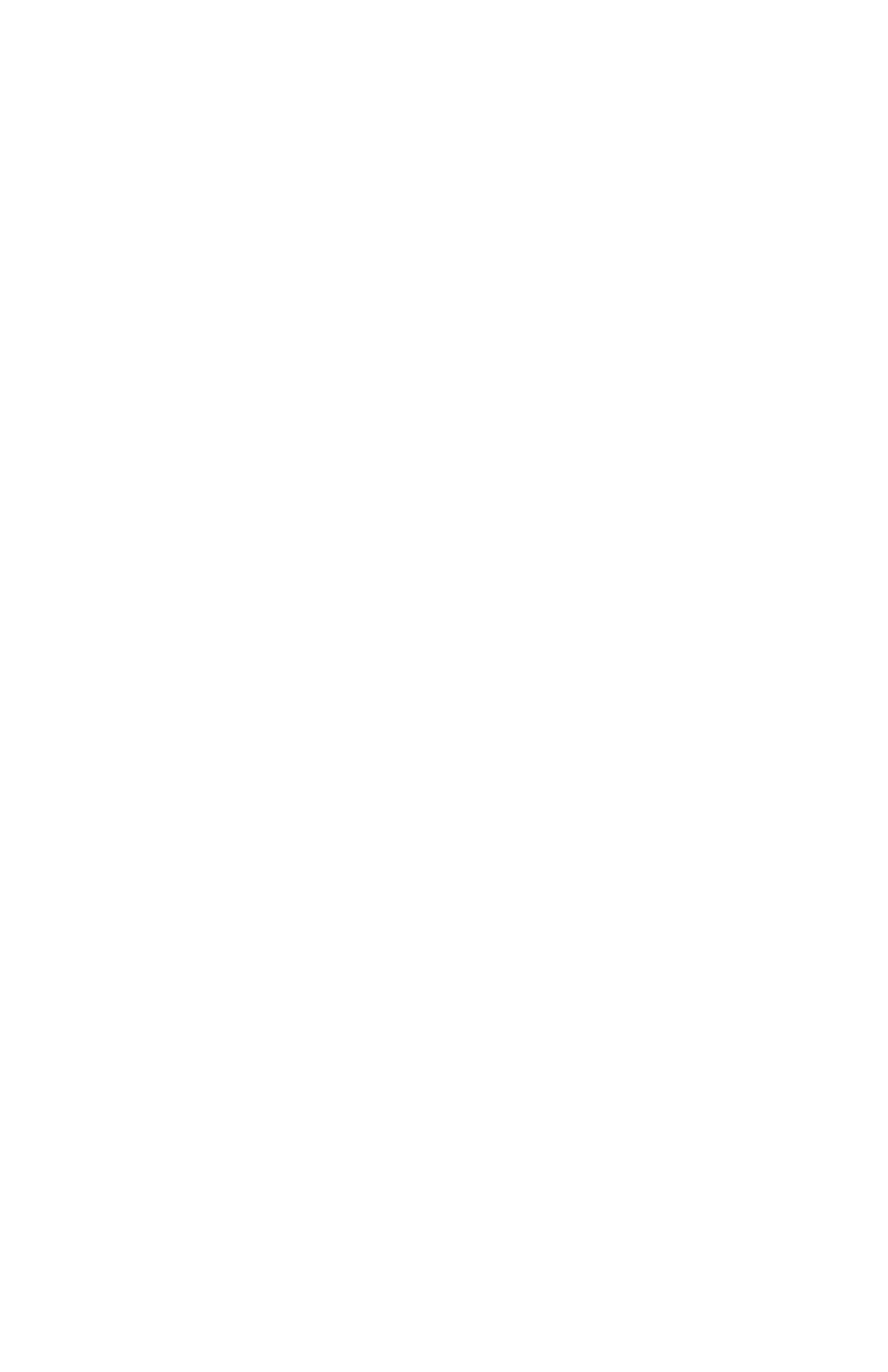## **Portland Students Getting Ready for New School Year**

#### **by Michael McCoy**

Remember the graduation two months ago, squeezed into the only two dry hours of that week? Well, that's ancient history as Portland students will strap on their backpacks once again this week.

The new school year begins in Portland Monday, Aug. 31. Though the return comes a full week before Labor Day, Superintendent of Schools Sally Doyen said the August start date is not unusual for the town. Combining this with the extremely late Labor Day, Doyen said, "This is a 'normal' time for us to be starting."

Staff reported back Wednesday, Aug. 26.

"I think it's just a phenomenal experience," Doyen said of the course, and said of Kuzminksi: "He's gotten a lot of state and national recognition.'

This year, the district will offer a few new courses. Two of these are the final courses to Project Lead the Way, a pre-engineering program. Project Lead the Way started in Portland three years ago, and these final two classes bring the program up to a total of five. The courses give participating students credit for college, similar to an Advanced Placement course.

In the spring, the high school will also offer Leadership Theory and Practice, which will teach students skills they can apply to community service. Also this spring, the high school will offer its Water and People course for the second time. The course prepares students to further explore a career in water management and is the brainchild of the prolific Dave Kuzminski. It is taught by Sebby Agostino, as well as Kuzminski.

Doyen said some of the students who took the course last spring are already pursuing careers in the field. She mentioned one in particular who is looking to work in Forestry, which will deal heavily with water management.

The course is the first of its kind in the United States.

Doyen also seemed quite enthusiastic about the expansion of Clickers Cloze. The tool was implemented just after last Christmas thanks

### **Marlborough Police News**

8/18: Thomas Prue, 30, of 27 Broadway Ave., Mystic, was charged with DUI and speeding, State Police said.

8/21: Michael Kopchick, 27, of 177 Weston St., Hartford, was arrested on a 2008 warrant for illegally obtaining prescription medication, State Police said.

## **Portland Police: Alcohol, Speeding Led to Crash**

### **by Michael McCoy**

A midnight car accident sent two Portland girls to the hospital late last week, and police said this week alcohol and speeding were factors in the crash.

According to Portland Police Sergeant James Kelly, Katherine O'Brien, 18, and her 17-year-old passenger were traveling west on Isinglass Hill Road Wednesday, Aug. 19, when they veered onto the shoulder on the right, hit the guardrail and a utility pole, and flipped the car onto its roof. Kelly said a teenager in a car just behind them immediately called the accident in, around 11:50 p.m.

Kelly and officers Dave Bond and Dan Knapp arrived within minutes to see "several teens standing in the roadway." By that time, O'Brien had managed her way out of the 2002 Ford Taurus, but the passenger was stuck in the vehicle. Kelly estimated that between 15 and 20 emergency personnel eventually responded to the accident.

the district's participation last March after several meetings heavily attended by impassioned parents

O'Brien escaped with just scrapes and minor lacerations, said Kelly, who actually had a conversation with her at the scene. She was taken by ambulance to Hartford Hospital and released the next day.

The passenger, whom police would not identify due to age, was not as fortunate. Firefighters extricated her from the car through the passenger door. Kelly said it was immediately apparent that the passenger had suffered "definite serious injuries," especially to her head, which seemed to at least be partially caused by 2x6 piece of wood attached to the guardrail. The plank "penetrated the windshield" during the accident, said Kelly, and struck the passenger in the head. Despite this insight, Kelly said Officer Bond is still reconstructing the scene, and the investigation is ongoing.

The day after the accident, the passenger was listed in critical condition.

### $8/12$  — Mallory B. Reynolds, 22, of 64 Barton Hill Rd., East Hampton Police said.

Kelly said he has reason to believe that both speed and alcohol were contributing factors to the accident. As for speed, Kelly said he could not yet elaborate. Kelly said he believes that the girls were coming from a party at 227 Isinglass Hill Rd. At the party, he said, there were around 10 individuals, all under 21, and alcohol was in use. Kelly said the party lasted at least several hours. However, Kelly also reported that the driver of the vehicle that followed the flipped car had not consumed alcohol.

8/13 — Michael E. Jones, 53, of 9 Lake Dr., was arrested for operating under the influence of alcohol, operating under suspension, no insurance and operating an unregistered motor vehicle, police said.

 $8/14$  — Troy S. DeLeon, 42, of 65 Childs Rd., was issued a ticket for failure to carry registration, police said.

So far, only one person has been charged: Angelo Lastrina, 18, who resides at the location of the party, Kelly said. Lastrina was charged with permitting minors to consume alcohol. Kelly denied rumors that accused Lastrina's parents of permitting the drinking, as they supervised. Kelly said he was aware of the rumors and looked into them, but said all evidence shows that Lastrina's parents were unaware of the party and not present at the home during it.

 $8/15$  — Christopher Johnson, 42, of 10 Pinwood Crossing, Glastonbury, was issued a ticket for improper parking, police said.

On Tuesday, Kelly said further charges are pending but that police had not yet applied for any other warrants. He estimated the investigation to finish up by early next week.

Kelly said Thursday the 17-year-old passenger was released from the hospital and given a clean bill of health.

to a grant form the Gildersleeve Wheeler Education Trust, and an initiative by second-grade teacher Amy Raines. Using Clickers Cloze, during instructional time, students use handheld devices or clickers, to silently respond to questions and prompts by teachers. The device not only helps to determine if students have grasped particular concepts, but it also keeps them engaged. The teacher has a computer monitor, allowing them to keep tabs on the students' progress in real time.

The clickers were implemented throughout second grade last spring and before long, "everybody wanted it," laughed Doyen. According to Doyen, the program will first expand to the teachers at the high and middle schools who are most interested. Doyen expected it to catch on throughout the schools before long.

Also, this is the first year that Portland will participate in Open Choice, a program that brings students form Hartford students to suburban schools, an effort to address demographic segregation. The Board of Education approved

As decided at the time, Portland is accepting 12 students to start, broken down as three students in kindergarten and first, second and fourth grades.

"We are all very excited about it," Doyen said, who added that many of the participating students and parents visited the school and met the principals over the summer.

"I have total confidence they're going to fit in beautifully and it's going to be a big success," she said.

Open houses will begin about two weeks after the schools open. Valley View's will be held Wednesday, Sept. 16, at 5:30 p.m., the high school will hold one Thursday, Sept. 17, at 7 p.m. Brownstone Intermediate School's is scheduled for Tuesday, Sept. 22, at 6:30 p.m. The middle school's is slated for 6 p.m. Wednesday, Sept. 23, and Gildersleeve will bring up the rear Thursday, Sept. 24, at 6 p.m.

### **Police News**

8/3-Douglas Church, 20, of 171 Jones Hollow Rd. in Marlborough, was charged with second-degree sexual assault and risk of injury to a minor, State Police sai

8/15: Michael Keyes, 58, of 24 Goodrich Ave., Cromwell, was charged with DUI and failure to drive right, State Police said.

8/18: Paige Post, 31, of 103 Park Ave., was charged with DUI and failure to drive right, State Police said.

8/18: Joshua Metivier, 22, of 216 Prospect Hill Road, was charged with DUI and operation of a motor vehicle when license is suspended, State Police said.

8/18: A youth offender was charged possession of marijuana and possession of drug paraphernalia, State Police said.

8/19: Shawn Amiot, 22, of 559 Old Hartford Road, was charged with possession of narcotics and possession of drug paraphernalia, State Police said.

### **Portland Police News**

8/19 — Cheryl Russin, 51, of 188 Main St., was charged with third-degree identity theft and fifth-degree larceny, Portland Police said.

8/20 — Valerie Cruz, 24, of 99 Porterbrook Ave., East Hampton, was charged with operating a motor vehicle without a license, operating a motor vehicle with no insurance and operating an unregistered motor vehicle, police said.

### **Police News**

8/12 — Jeffery Poe, 37, of 83 Middletown Ave., was issued a ticket for operating an unregistered motor vehicle, police said.

8/13 — Keith White, 39, of 19 Middletown Ave., was issued a ticket for using a cell phone while driving, police said.

8/13 — Jeffery I. Rigoletti, 29, of 1A Lathrop Ln., Rocky Hill, was arrested for operating a motor vehicle while using a cell phone and operating without insurance, police said.

8/13 — Jeffrey Robinson, 63, of 121 Wopowog Rd., was issued a ticket for failure to obey a stop sign, police said.

8/13 — Paul W. Banning, 45, of 12 Sherry Dr., was arrested for operating without insurance, operating an unregistered motor vehicle and obstructed view, police said.

8/14 — Daniel G. Woodis, 51, of 116 Bull Hill Rd., Colchester, was issued a ticket for failure to obey a control signal, police said.

8/14 — Christopher G. Burt, 52, of 21 Day Point Rd., was issued a ticket for failure to obey traffic signal, police said.

8/15 — Randy or Carole Bagley, 220 France St., Rocky Hill, was issued a ticket for improper parking, police said.

8/15 — Carrier Crop, of 21 Mallard Cove, was issued a ticket for improper parking, police said.

8/15 — Jean Perez, 58, of 2533 Fairland Rd., Panama City, Fl, was issued a ticket for improper parking, police said.

8/15 — Heather A. Desjardins, 24, of 123 Chestnut Hill Rd., was issued a ticket for a defective windshield, police said.

8/16 — Fabian Calle-Calle, 20, of 79 Fair St., Wallingford, was issued a ticket for operating an unregistered motor vehicle, police said.

8/17 — Matthew R. Runyon, 21, of 24B Old Marlborough Rd., was arrested for third-degree criminal mischief and disorderly conduct, police said. Runyon was also arrested Aug. 18 for violation of a protective order, police said.

8/20 — Laura E. Johnston, 45, of 115 Old Andover Rd., Hebron, was issued a ticket for operating a motor vehicle while on a cell phone, police said.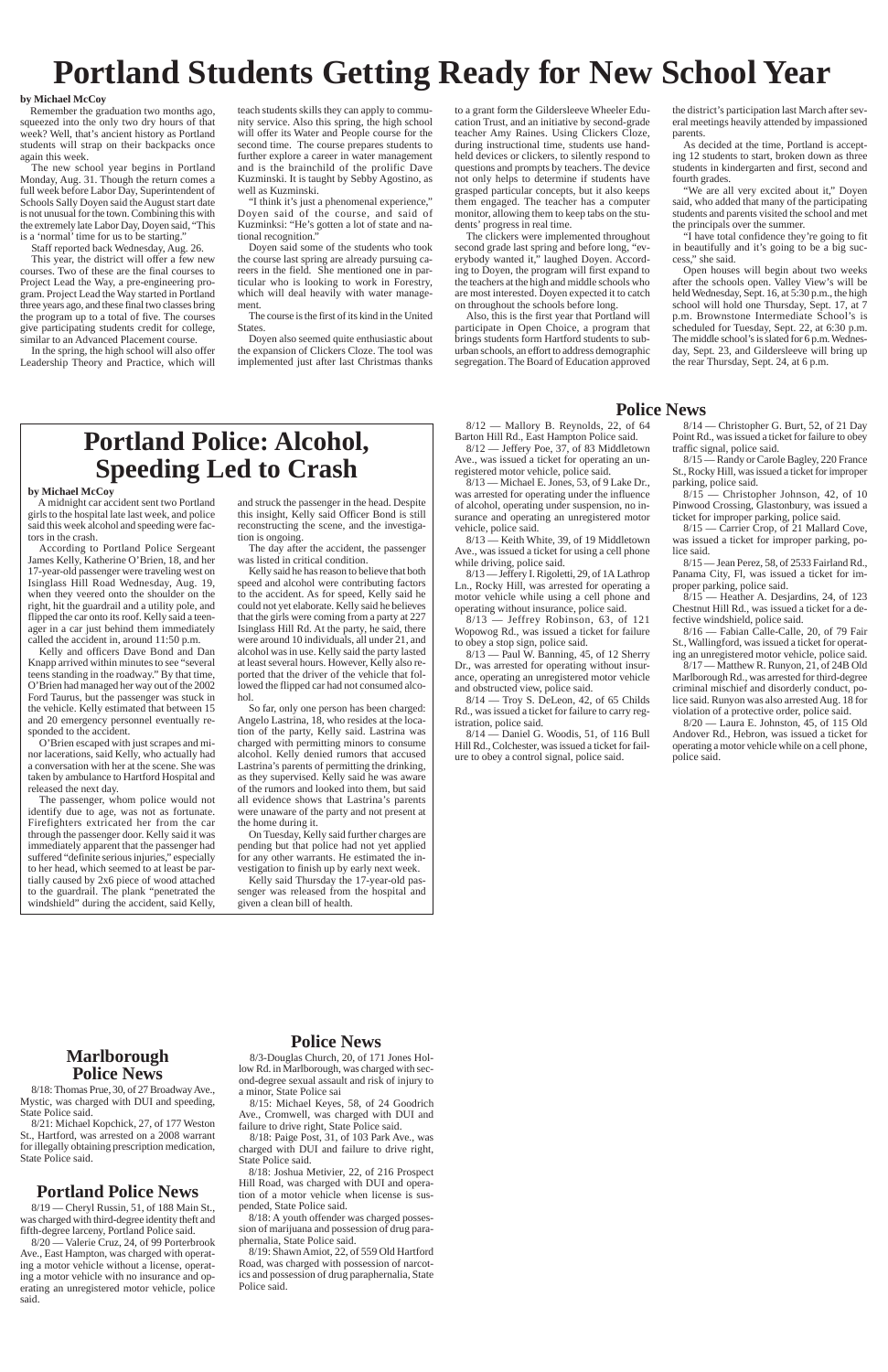### **Obituaries**

### *Hebron*

### Kathleen Robinette Owens

Kathleen Robinette Owens, 37, of South Windsor and formerly of Hebron, passed away Wednesday, Aug. 19, at the Manchester Memorial Hospital. Born Oct. 6, 1971, in Manchester, she was the beloved daughter of Robert and Frances Lynn (Cooper) Owens of Columbia and formerly of Hebron.

Kathleen attended the Newington Children's Hospital School and went on to graduate from RHAM High School in Hebron. She loved being with people and had attended day programs at Baroco in South Windham for 15 years and most recently with the Community Experience with HARC in Hartford. Kathy will be remembered for her warm, joyful disposition, inviting smile and gentle way.

In addition to her loving parents, she is survived by her brother, Christopher Owens of Columbus, OH; her uncles and aunts, Richard and Carol Owens of Charlotte, MI, Michael and Linda Cooper of Chester, VA and Lewis Cooper of Richmond, VA; and numerous extended family members and friends.

among other things as a medic for his unit. Mr. Slembek followed his eldest sister to the United States in 1952 after he had learned the masonry trade in Germany, and he later helped another sister emigrate to Hartford. On July 13, 1957, he and Marianne were married in Kandern, Baden-Württemberg, Germany. In 1963, they would move to their present farm in Colchester and raise their family. Together they would share nearly 50 years of marriage before she predeceased him on June 26, 2007.

Friends called Monday, Aug. 24, at the Aurora-McCarthy Funeral Home, 167 Old Hartford Rd., Colchester. Funeral services were observed Tuesday, Aug. 25, directly at the Gilead Congregational Church, Route 85, Hebron with the Rev. Dr. Denise M. Esslinger, officiating. Burial and reception will follow.

In lieu of flowers, donations may be made to the church or to HARC, 900 Asylum Ave., Hartford, CT 06105.

For online condolences, visit www.aurora mccarthyfuneralhome.com.

### *Colchester*

### Horst Wilhelm Slembek

Horst Wilhelm Slembek, 82, of Colchester, widower of the late Marianne (Hunzinger) Slembek, passed away suddenly Saturday evening, Aug. 22, at home with his son, Klaus, by his side. Born Nov. 22, 1926

in Magdalenz, East Prussia, Germany, he

was the son of the late Wilhelm and Olga Slembek. Mr. Slembek served in the army during World War II and spent four and a half years in Russian prisoner of war camps, where he served

Mr. Slembek was a talented and respected mason in the area, still working until the day of his passing. He also enjoyed farming the land and raising his cattle, chickens and ducks.

He is survived by two children and their spouses, Klaus Slembek and Kathleen Goggin of Colchester and Ingrid Slembek and Dennis Hagerty of Meilen, Switzerland; his sister, Hildegarde Slembek Montro of Mooresville, NC; his sister-in-law, Liesel Hunzinger Kaiser of Cernay, France; and numerous extended family members and friends.

Friends called Wednesday, Aug. 26, at the Aurora-McCarthy Funeral Home, 167 Old Hartford Rd., Colchester. Funeral services were Thursday directly at Christ Lutheran Church, 330 Church St. (Route 85), Hebron, with Pastor Jonathan Liebich officiating. Interment followed in the Linwood Cemetery, Colchester.

In lieu of flowers, donations in his memory may be made to the Backus Foundation, 326 Washington St., Norwich, CT 06360.

For online condolences, visit www.aurora mccarthyfuneralhome.com.

### *Hebron*

### Maeril H. Bennington

Maeril H. Bennington, 98, of Amston, widow of the late Charles S. Bennington Jr., passed away Monday, Aug. 24, at the Marlborough Health Care Center. Born April 30, 1911, in Reading, PA, she was the daughter of the late Percival and Geneva (Kline) Hill.

On Jan. 1, 1931, she and Charles were married in Maryland and shared 33 wonderful years together before he predeceased her in 1964. Mrs. Bennington was a clerical worker for various hospitals before her retirement. She was active in the Hebron community, serving on the Commission on Aging, was a member of the Historical Society, the Womens' Club and the Russell Mercier Senior Center, where she proudly delivered Meals-on-Wheels well past her 93rd birthday. Mrs. Bennington was also a member of Christ Lutheran Church in Hebron.

In her spare time, she enjoyed gardening and reading. She sought to live her life to its fullest. Most importantly, she was ever-devoted to her family and will be remembered as "a gift" by her grandchildren.

She is survived by her daughter, Marie Bennington Reid of Kensington; three grandchildren, Linda Reid and Mark Branse of Glastonbury, Michael and Winnie Reid of Hebron and Sandra Reid and numerous extended family members and friends.

A memorial service will be observed at her church, Christ Lutheran, 330 Church St. (Rte. 85) Hebron, CT 06248, at 11 a.m. today, Friday, Aug. 28, with Pastor Jonathan Liebich officiating. In lieu of flowers, the family requests that donations in her memory be made to her church.

Care of arrangements has been entrusted to the Aurora-McCarthy Funeral Home of Colchester. For online condolences, visit www.aurora mccarthyfuneralhome.com.

### *East Hampton* Edward Francis O'Shea

Edward Francis O'Shea, 82, of Middle Haddam and formerly of Moodus, died Sunday afternoon, Aug. 23, at the Cobalt Lodge. Born May 30, 1927 in Hartford, he was the son of the late Michael and Grace (Watts) O'Shea.

An Army veteran of World War II, he proudly served with the 232nd Infantry Regiment. Mr. O'Shea had worked in construction as an independent truck driver for 47 years before his retirement. Over the years, he was a pilot and tailor and was a talented musician, playing with several bands as well as the Ancient Mariners.

He is survived by three children, Edward and Michael O'Shea, both of Westbrook, and Molly Tamer of East Haven; a grandson, Joshua Tamer; his sister and brother-in-law, Barbara and Rody Rodenbach of Riverside, CA; and numerous extended family members and friends.

Graveside services with full military honors will be observed at 10:30 a.m. Saturday, Aug. 29, at the State Veterans Cemetery, Bow Lane, Middletown. There are no calling hours.

Care of arrangements has been entrusted to the Aurora-McCarthy Funeral Home of Colchester.

### *Hebron*

### Marie Rose Wilson

Marie Rose (Vallee) Wilson, 101, of Hebron, wife of the late Andrew Wilson, passed away peacefully into the hands of our Lord on Friday, Aug. 21. She was born on April 12, 1908, the daughter of Wilfred and Rose Alma (Duquette) Vallee.

Prior to moving to Connecticut at the age of 90, she had resided in Old Orchard Beach, ME, where she enjoyed many years of holding tag sales. She also enjoyed doing puzzles. Marie traveled to many places and took her first cruise at

the age of 95. She loved and enjoyed her family, always having an open heart and hand.

She was predeceased by a son, Randall Wilson; a sister and four brothers.

She is survived by a son, Andrew Wilson Jr. and his wife Pat of Kentucky; two daughters, Rita Wilson Hosfelt and her husband Wayne with whom she resided in Hebron and Doris Wilson Lumpkin and her husband Guinn of California; seven grandchildren; 14 great-grandchildren; three great-great-grandchildren; and many dear friends.

Her family received relatives and friends Monday, Aug. 24, at Potter Funeral Home, 456 Jackson St. (Rte. 195), Willimantic, followed by her funeral Mass at Church of the Holy Family, Route 85, Hebron. Interment will be private at a later date.

In lieu of flowers, memorial donations in memory of Marie may be made to either Hebron Senior Center, 14 Stonecroft Dr., Hebron, CT 06248 or to Hospice of Eastern CT., 34 Ledgebrook Dr., Mansfield, CT 06250.

For online memorial guestbook and directions to the funeral home, visit www.potter funeralhome.com.

### *Portland*

### Francis "Ray" Natale

Francis "Ray" Natale, 71, of Middletown, beloved husband of Sharon (Novak) Natale, passed away into God's loving arms Friday, Aug. 21, at Yale-New Haven Hospital after a brief illness. He was born Sept. 3, 1937, in Middletown, the son of the late Dominic and Lucy (Cordone) Natale.

Ray was raised in Portland and attended St. Mary School and Portland High School. He was the founder/owner of All-Star Athletic Floor. Prior to this, he worked as superintendent of athletic facilities at Wesleyan University. He was a sergeant with the Middletown Army National Guard in the 169th infantry. His interests included all sports but he especially loved football (Patriots) and baseball (Red Sox). He enjoyed spending time with the loves of his life, his grandchildren. Family gatherings and holidays were special to him. His home and heart were open to all.

In addition to his wife, he is survived by his three children, Michael R. Natale and his wife Darcy of Middletown, Kimberly A. Mazzotta and her husband Robert of Rockfall, and William K. Natale and Liz Beaudry of Middletown; six grandchildren, Michael, Nicholas and Anthony Natale and Mikayla, Christian and Brandon Mazzotta; one brother, Thomas Natale and his wife JoMarie of East Hartford; three sisters, Isabel Downing of Portland, Lillian Kosicki and Anna McMahon of Middletown; and loving nieces, nephews and caring friends.

Besides his parents, Ray was predeceased by his three brothers, Vincent, James, and Dominic Natale Jr.

The family wishes to express their sincere thanks to the medical staffs at Yale-New Haven Hospital, Middlesex Hospital, Middlesex Healthcare and Gaylord Hospital.

The funeral liturgy was held Thursday, Aug. 27, at St. Mary's Church, 51 Freestone Ave., Portland. Burial will be at the convenience of the family. Friends called at Biega Funeral Home, 3 Silver St., Middletown, Wednesday, Aug. 26. Memorial contributions may be made to the Leukemia Society, PO Box 4072, Pittsfield, MA 01202.

### *Colchester*

### Samuel J. Cannarella

Samuel J. "Andre" Cannarella, 75, beloved husband of Genevieve Kristopik Cannarella passed away on Friday, Aug. 21, at his residence in Colchester. He was born Feb. 11, 1934, in New Britain, son of the late Santo and Lucy Mozzicato Cannarella.

Sam was a hair stylist and he owned and operated the Parisian Spa in Cromwell for many years before retiring. He was a Korean veteran serving in the U.S. Marines, member of American Legion Post 54 and the Marine Corps League.

Surviving besides his wife, Genevieve is his son, David and wife, Lynn Cannarella, of Wethersfield; a daughter, Sandra, and her husband, Dan DuBois of Salem; a sister, Connie Sobchuck of Plainville; his grandchildren, Laura, Simone, Dominique an Delaney; several nieces, nephews and numerous cousins.

He was predeceased by a sister, Angie Bianchi.

Visitation will be held Saturday, Aug. 29, from 9-10:30 a.m. at the Belmont Funeral Home, 144 South Main St., Colchester, followed by an 11 a.m. memorial Mass of Christian Burial at St. Andrew's Catholic Church on Norwich Ave., Colchester. Full military honors will follow after his Mass.

The family request that you please omit flowers; donations may be made to your local Hospice fund in Sam's memory.

### *Marlborough*

### Robert A. Dakin

Robert A. Dakin, 72, of Marlborough, beloved husband of Gail B. (Ferrer) Dakin, died Monday, Aug. 24, at Hartford Hospital. Born Aug. 2, 1937, in Ithaca, NY, son of the late Herbert and Margaret (Armstrong) Dakin, he had lived in Glaston-

bury prior to moving to Marlborough. He graduated from Ithaca High School, Class

of 1955, the University of Pennsylvania, Class of 1959 with a BS in Electrical Engineering and from Cornell University, Class of 1964 with a MBA. He became a CPA in 1967 and was a CPA and Tax Accountant in Glastonbury prior to his retirement. He was a Navy Lieutenant, JG from 1959 to 1963 and had served on the USS J.C. Breckinridge. He was a member of the Buckingham Congregational Church. A lifelong musician he enjoyed singing in the church choir and playing the trumpet. He was an avid jogger, enjoyed bird watching, golfing and wood working.

Besides his wife he is survived by two sons and their wives: Gregory F. Dakin and Marita Teng of New York City, Matthew F. and Stephanie Dakin of Coventry; a sister, Ellen Dakin Gorham and her husband Charles of Bloomington, IN, and three grandchildren, Joshua A. Dakin, Zoe N. Dakin, and Cassidy S. Dakin.

Friends may call at the Mulryan Funeral Home, 725 Hebron Ave., Glastonbury, today, Friday, Aug. 28. A memorial service will follow at 7 p.m.

In lieu of flowers, memorial donations may be made to the Michael J. Fox Foundation for Parkinson's Research, P.O. Box 780, New York, NY 10008-0780 or to the National Audubon Society, 225 Varick St., 7th Floor, New York, NY 10014.